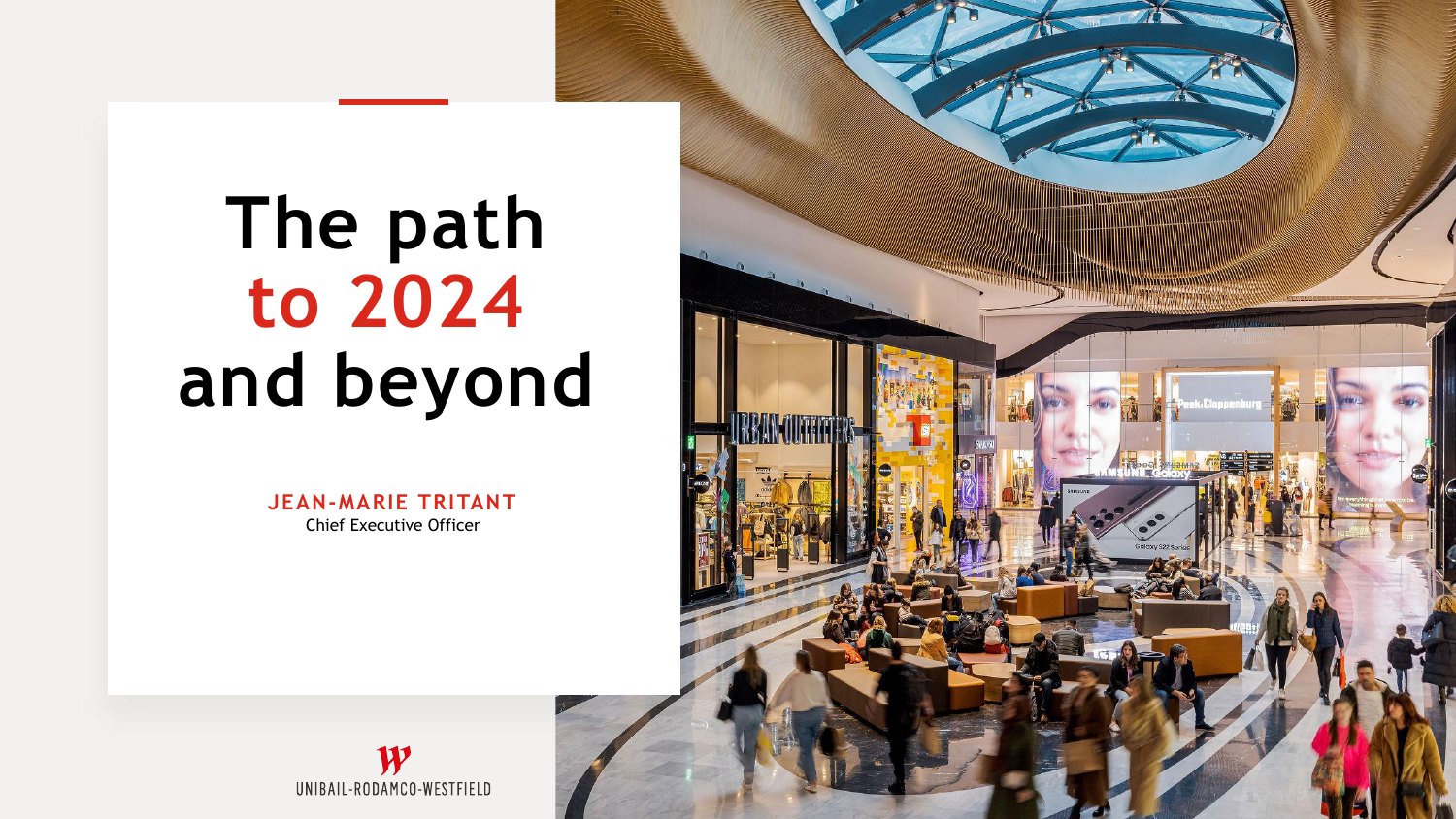### **We have upskilled, simplified and decentralised our organisation to deliver on this ambition**

### **New operating model put in place in 2021**

### **DECENTRALISED**

Bringing real estate development and operations closer to our markets

### **FOCUSED**

Focusing Corporate Centre on performance management, capital allocation and brand platform

### **SIMPLIFIED**

Bringing agility and speed to our organisational design and processes **Building a strong and diverse team to reinforce our position as international employer of choice**

**International Graduate Program (2021)**

**29** recruitments

**12** nationalities

**19** schools

#### **RECRUITMENT GENDER BALANCE**

**Senior Management positions held by women(1)**

Target **Min. 40%** 2021 **34%**

#### **TALENT DEVELOPMENT**

**154** employees identified for High Potential Program

**18%** of employees got new responsibilities in 2021 (34% of HiPo)

**14.7** avg. training hours per employee in 2021 (up 42% vs. 2020)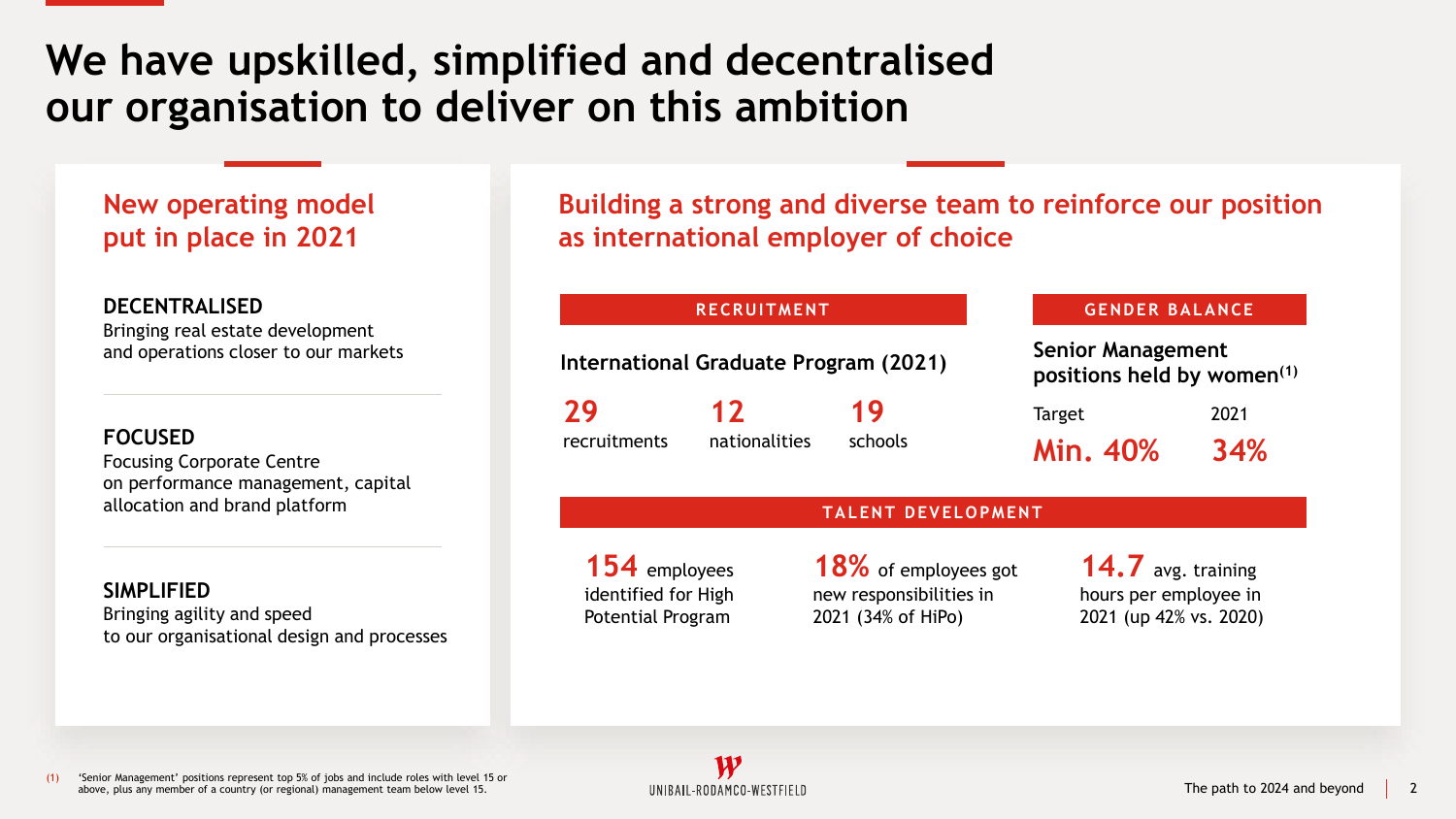### **Compensation framework creates strong alignment with strategic goals and shareholder returns**

### **Policy updates**

- New Management Board remuneration policy proposed for shareholder approval
- Increase in variable component with greater long-term focus
- Target total CEO package reduced by 16.5%

― AREPS and ESG metrics embedded in both short- and long-term incentives

**Short and long-term incentive plans**

- ― Short-term incentives weighted to financial KPIs and strategic priorities
- ― Long-term incentives weighted to Total Shareholder Return
- ― 36% of total MB package equity-based
- Ownership requirements: CEO 300% of Fixed<sup>(4)</sup>

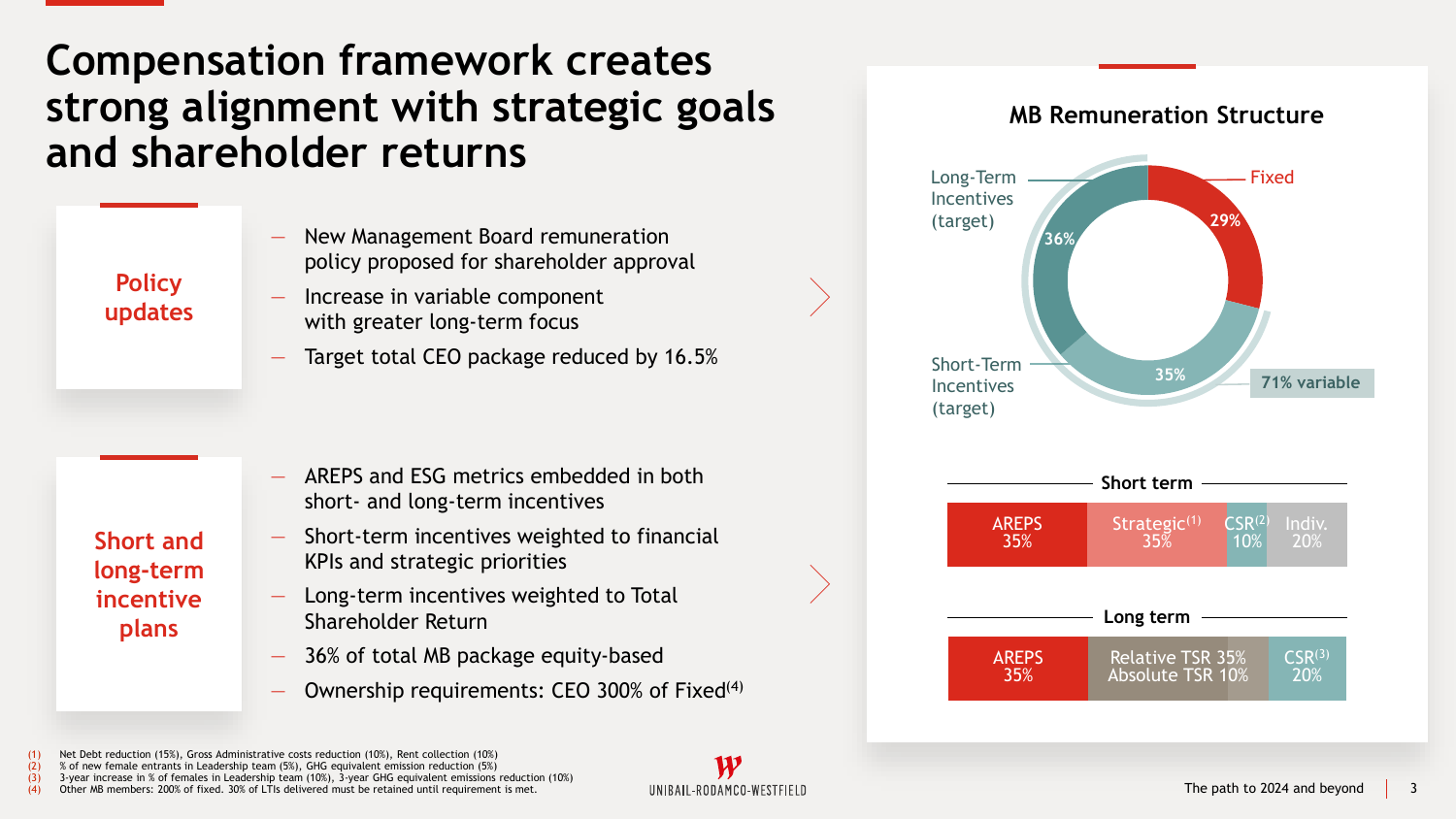# **Clear strategic roadmap to reshape URW**

### **Strengthen our core business**

### **Key objectives Target**

| Complete radical reduction of financial exposure<br>to the US and finalize European deleveraging programme                                                                                | ~140%                  | LTV ratio $(1)$                                         |
|-------------------------------------------------------------------------------------------------------------------------------------------------------------------------------------------|------------------------|---------------------------------------------------------|
| Emerge as a focused European pure play with retail NRI<br>and Group EBITDA back to pre-COVID levels <sup>(2)</sup>                                                                        | 2023-24                | expected timeline<br>to reach stabilised<br>2019 levels |
| Build on strong ESG track-record to drive enhanced<br>environmental, social and financial value                                                                                           | 2023                   | unveiling step-change<br>evolution of strategy          |
| Increase media advertising and brand experience<br>revenue by turning footfall into a qualified audience<br>Build data capabilities to generate new revenues<br>with retailers and brands | $E75$ Mn               | 2024 European<br>net revenues $(3)$                     |
| Deliver European committed pipeline<br>with tight CAPEX control                                                                                                                           | €2.0 Bn <sup>(4)</sup> | by 2024                                                 |
| Unlock development opportunities embedded in<br>our assets to refuel controlled pipeline                                                                                                  | €1.0 Bn <sup>(5)</sup> | new projects<br>added by 2024                           |
|                                                                                                                                                                                           |                        |                                                         |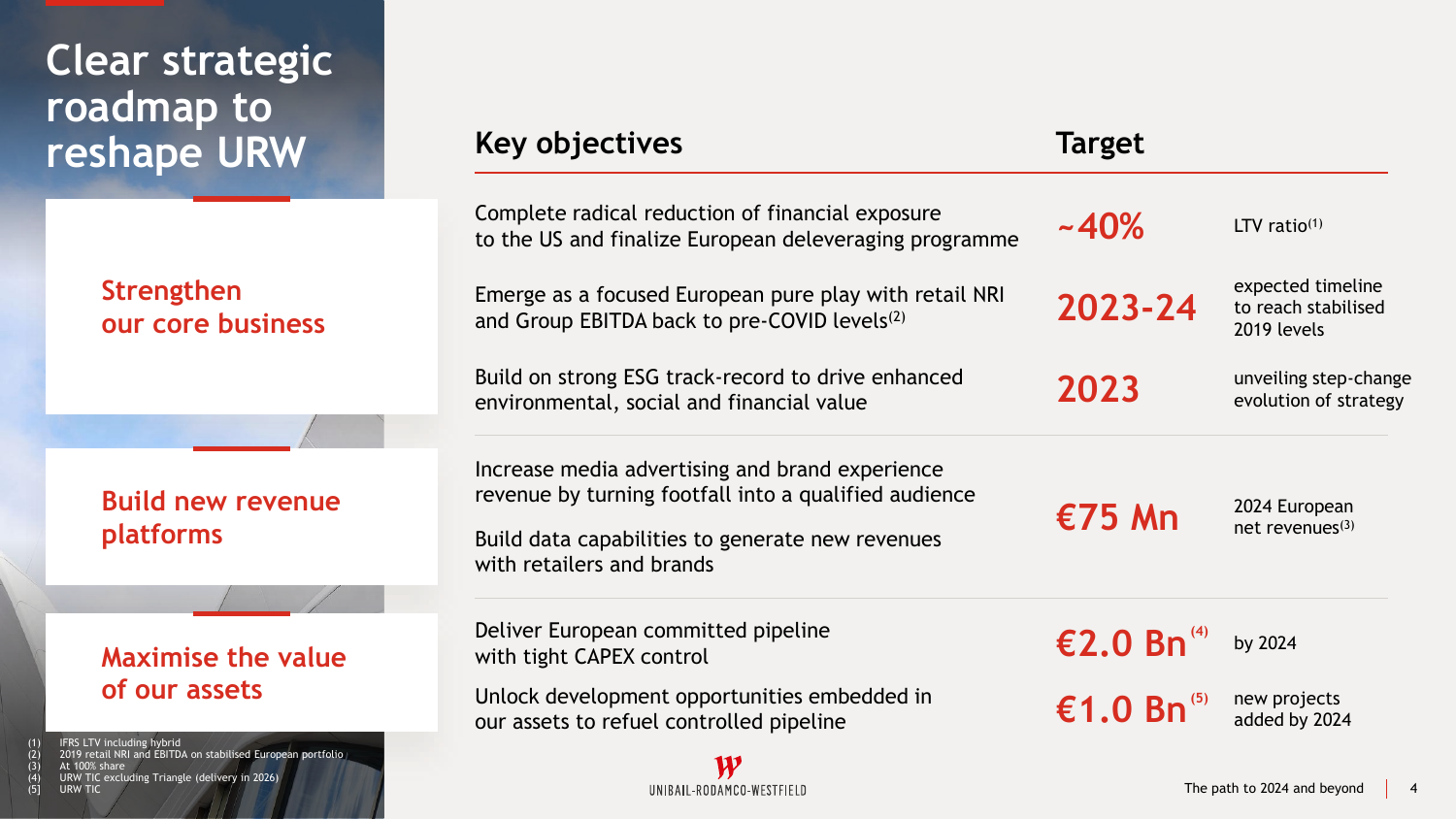# **URW in 2024 and beyond**